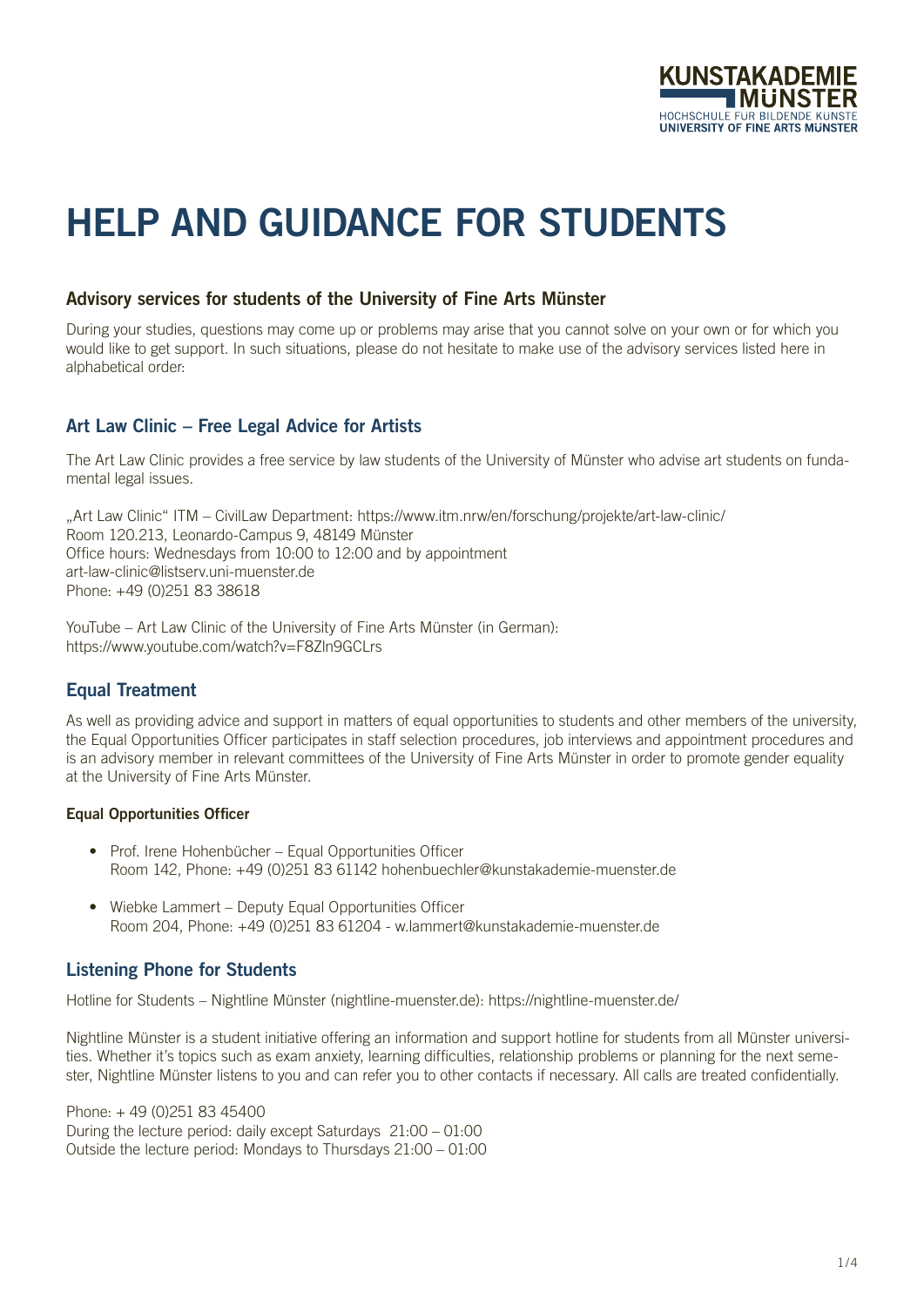## Maternity Protection

The Maternity Protection Act also applies to students during their pregnancy, after childbirth and while breastfeeding. Please contact the Student Service of the University of Fine Arts Münster about your pregnancy as early as possible so that the university can advise you on your maternity protection rights.

#### Contact:

Student Service, room 208, 2nd floor Opening hours: Mon to Thu 10:00 to 12:00 and 14:00 to 15:00

- Kathrin Brammer, Phone: +49 (0)251 83 61206 k.brammer@kunstakademie-muenster.de
- Esther Nienhaus, Phone: +49 (0)251 83 61207 nienhaus@kunstakademie-muenster.de

## Maternity protection rights at the University of Münster

For information on their maternity protection rights at the University of Münster, students of the teaching programmes should contact the Student Maternity Protection Coordination Office at the University of Münster Maternity Protection (uni-muenster.de): https://www.uni-muenster.de/familien/en/studierende/mutterschutz.shtml

## Sexual Discrimination, Harassment and Violence

In the *University of Fine Arts' Policy against Discrimination, Sexual Harassment and Violence* and in the *brochure Equal Treatment at the University of Fine Arts Münster*, the ways and means are shown and all contact persons are listed.

- Policy of the Rector's Office against Discrimination, Sexual Harassment and Violence (in German): https://bit.ly/3mSYxgd
- [Equal Treatment at the University of Fine Arts Münster](https://www.kunstakademie-muenster.de/fileadmin/media/Website_2018/verwaltung/spkm/Brochure_equal_treatment_20220105_ENU_web.pdf) Support and Counselling in Cases of Discrimination, Abuse of Power, Bul[lying, Sexual Harassment and Violence \(in English\) \[Download\]](https://www.kunstakademie-muenster.de/fileadmin/media/Website_2018/verwaltung/spkm/Brochure_equal_treatment_20220105_ENU_web.pdf)

The University of Fine Arts offers its students a free legal advisory service specialised in this field: Law office Ladenburger & Lörsch – Strategies against sexualised violence Phone: +49 (0) 221 97 31 28-54, info@ladenburger-loersch.de www.ladenburger-loersch.de

## Social Counselling of Studierendenwerk Münster (Student Support Service of Münster)

Counselling on various social issues, such as finances, housing, personal and social issues, studying as a parent, studying with disabilities and chronic illnesses.

Support – Studierendenwerk Münster (stw-muenster.de): https://www.stw-muenster.de/en/social-counseling/unterstuetzung/

## Student Counselling

The Student Counselling advises and supports from a student perspective in questions of study organisation on all degree programmes at the University of Fine Arts.

Contact: Pascale Feitner, Mira Reeh

lehramt.kunstakademie@kunstakademie-muenster.de freie.kunst@kunstakademie-muenster.de

## Student Service

#### Study Organisation – Examination Office – International Office – Study Guidance

The Student Service provides information on all questions regarding study planning and organisation throughout the course of studies. Whether it's about study plans, exams, overviews of academic achievements/Transcripts of Records, recognitions of academic achievements, changes of degree programme/class, re-registration, de-registration, questions about pregnancy and studying, semester fees, semester tickets, accident reports, stays abroad, scholarships, BAföG certificates or other attestations: the team will be happy to assist you!

#### Contact:

Entrance room 208, 2nd floor, Phone: +49 (0)251 83 61208, studierendenservice@kunstakademie-muenster.de **Opening hours:** Mon to Thu 10:00 to 12:00 and 14:00 to 15:00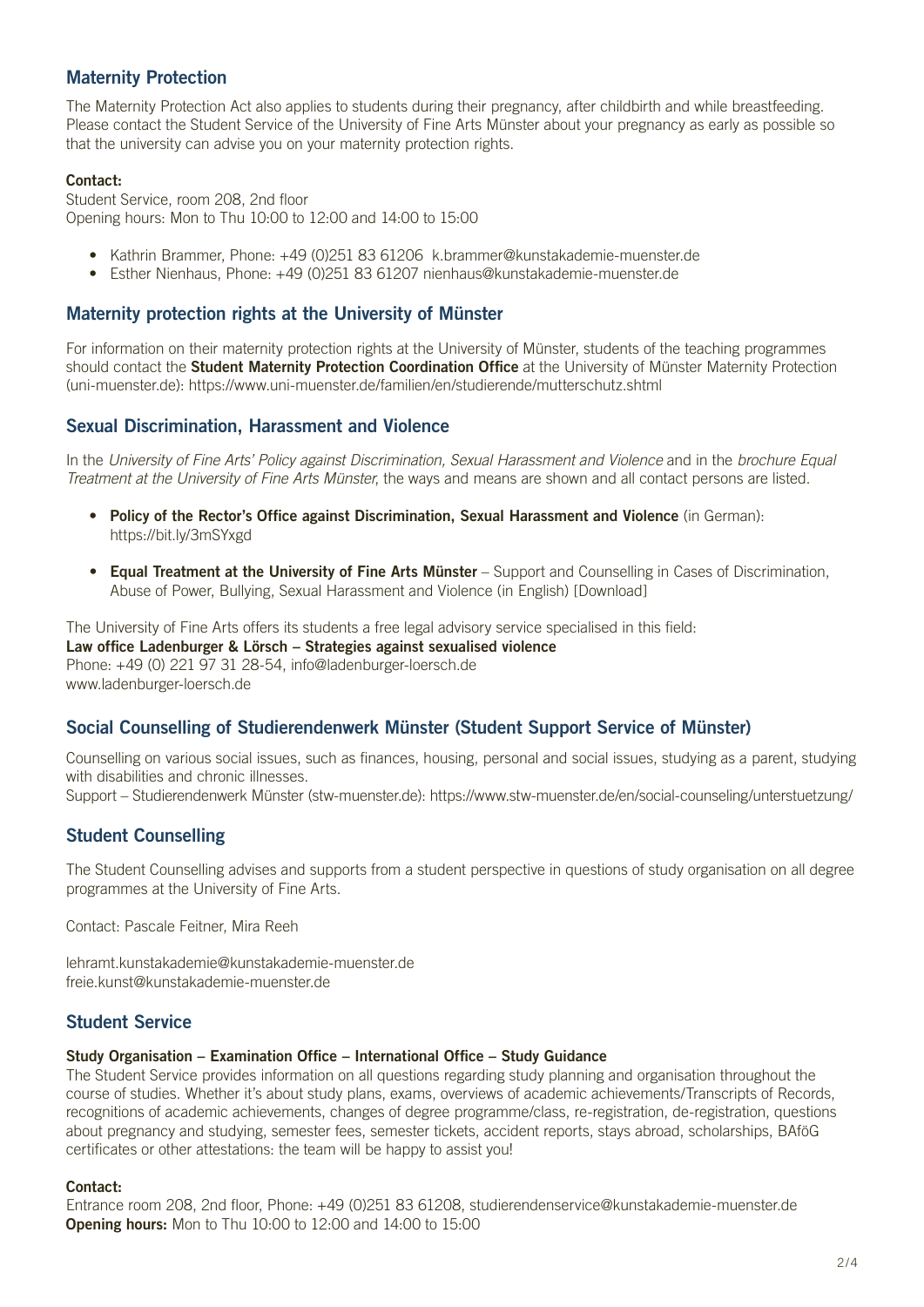## Students with Children

- Information from the University of Münster for students raising a child (uni-muenster.de): https://www.uni-muenster.de/studium/en/hilfeundberatung/studierenmitkind.html
- Information from the German National Association for Student Affairs for students with children: https://www.studentenwerke.de/de/content/studieren-mit-kind
- Info brochure "Successfully studying as a parent ..." from the German National Association for Student Affairs (Deutsches Studentenwerk): https://www.studentenwerke.de/sites/default/files/stmk\_gelingt\_2.auflage\_web\_0.pdf

## Study Coordination/Academic Advice

The Study Coordination and Academic Advice supports students who would like to have credits transferred or academic achievements recognised. It is responsible for semester classifications, for the coordination of the practical semester in the teacher training programme and counselling in this regard.

Wiebke Lammert

Phone: +49 (0)251 83 61204, w.lammert@kunstakademie-muenster.de, room 204 Office hours: Mon to Thu, 10:00 to 12:00 and 14:00 to 15:00

## Studying with a Disability or Chronic Illness

The representative for students with disabilities and chronic illnesses is involved in particular in questions concerning the compensation of disadvantages with regard to studies and examinations, deals with complaints from those affected, and is involved in planning and organising the conditions of teaching and studying.

• Fairy von Lilienfeld – artistic-technical teacher, Painting Technique Workshop Room 075A, Phone: +49 (0) 251 83 61075, lilienfe@kunstakademie-muenster.de

Information for students with disabilities on the website of Deutsches Studentenwerk (German National Association for Student Affairs, DSW): https://www.studentenwerke.de/en/content/studying-disabilities

## Liaison Students and Liaison Lecturers

The liaison students and liaison lecturers provide an individual safe space for open and confidential talk. The occasion for such a conversation is not limited in terms of content. Here, problems with personal urgency can be dealt with that are not covered by usual student counselling.

#### Liaison Students

- Katrin Fischer, katrinfischer@uni-muenster.de, Class of Prof. Castillo Deball, two-subject bachelor's programme for teaching degrees, at the University of Fine Arts since 2016
- Elio Hübecker, a hueb14@uni-muenster.de, Class of Prof. Hohenbüchler,

single subject bachelor's programme for teaching degrees, at the University of Fine Arts since 2016

- Steve Knoll, s\_knol03@uni-muenster.de, Class of Prof. Mik. Visual Arts and two-subject bachelor's programme for teaching degrees, at the University of Fine Arts since 2016
- Rebecca Sprague, sprague@uni-muenster.de Class of Prof. Michael van Ofen, Visual Arts, at the University of Fine Arts since 2019

#### Liaison Lecturers:

- Prof. Nicoline van Harskamp: Performative Art room 129, vanharskamp@kunstakademie-muenster.de
- Thomas Haubner: artistic-technical instructor, Screen and Digital Printing Workshop Phone: +49 (0)251 83 61077, haubner@kunstakademie-muenster.de
- Verena Stieger: artistic-technical instructor, Ceramics Workshop Phone: +49 (0)251 83 61078, stieger@kunstakademie-muenster.de